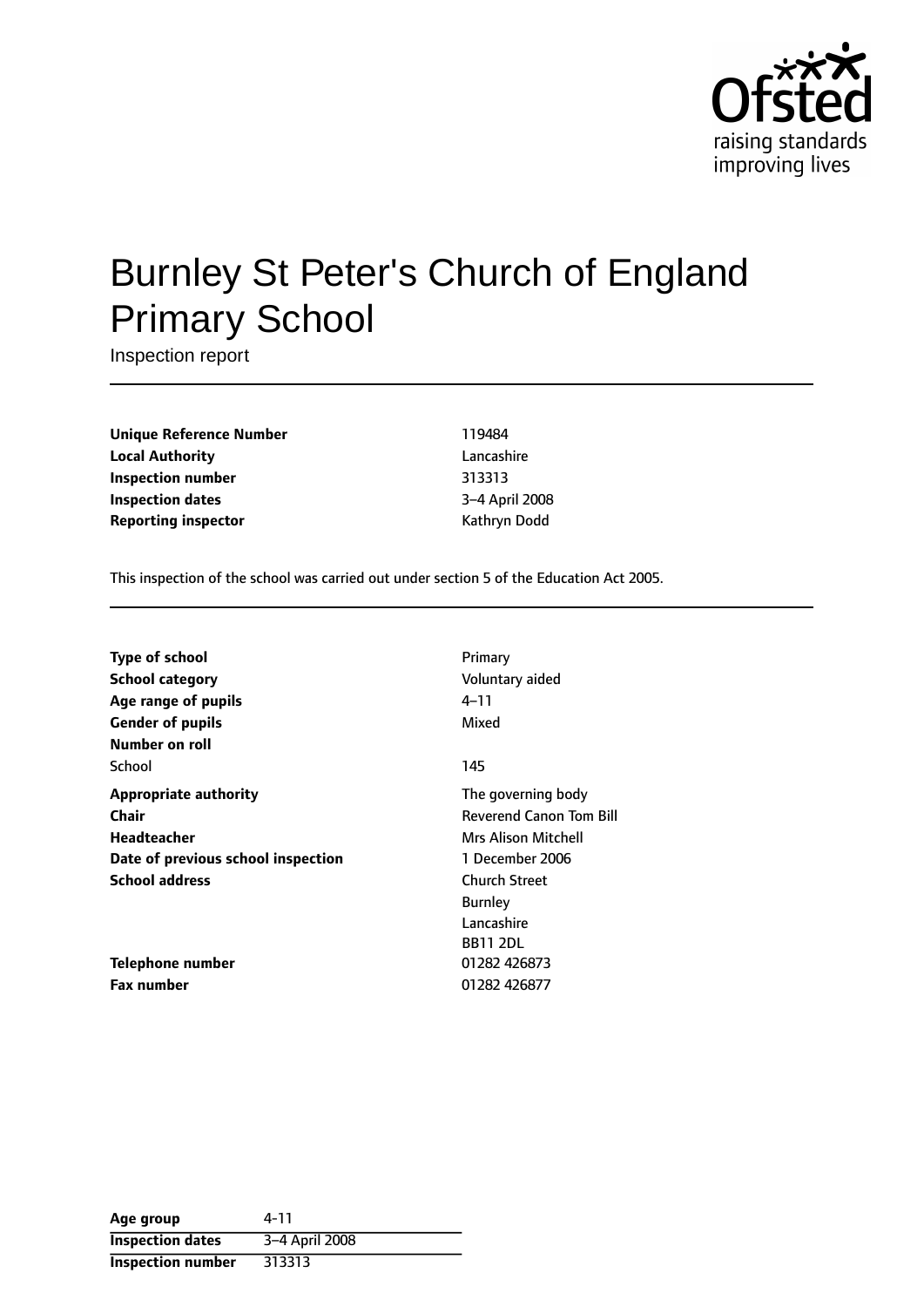© Crown copyright 2008

.

#### Website: www.ofsted.gov.uk

This document may be reproduced in whole or in part for non-commercial educational purposes, provided that the information quoted is reproduced without adaptation and the source and date of publication are stated.

Further copies of this report are obtainable from the school. Under the Education Act 2005, the school must provide a copy of this report free of charge to certain categories of people. A charge not exceeding the full cost of reproduction may be made for any other copies supplied.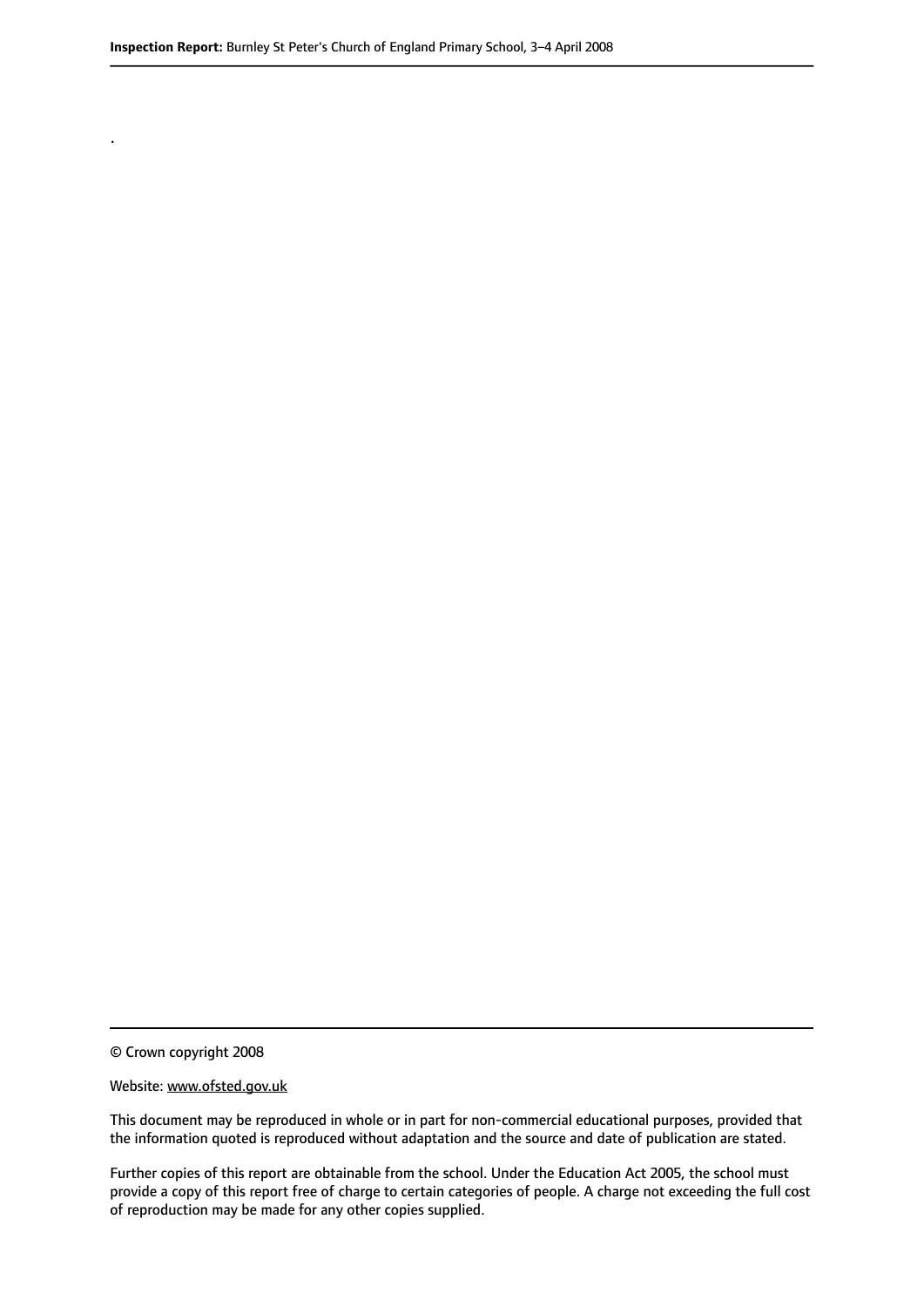# **Introduction**

The inspection was carried out by an Additional Inspector.

#### **Description of the school**

This is a smaller than average sized school. Over half of the pupils are from minority ethnic groups, mainly of Pakistani and Bangladeshi heritage. Although the proportion of pupils who speak English as an additional language is well above average, only a very small proportion are at an early stage of learning English. The proportion of pupils entitled to free school meals is well above average, as is the proportion with learning difficulties and/or disabilities. The school holds the Investors in People accreditation and has recently achieved the Healthy Schools Award and Race Equality Mark.

#### **Key for inspection grades**

| Outstanding  |
|--------------|
| Good         |
| Satisfactory |
| Inadequate   |
|              |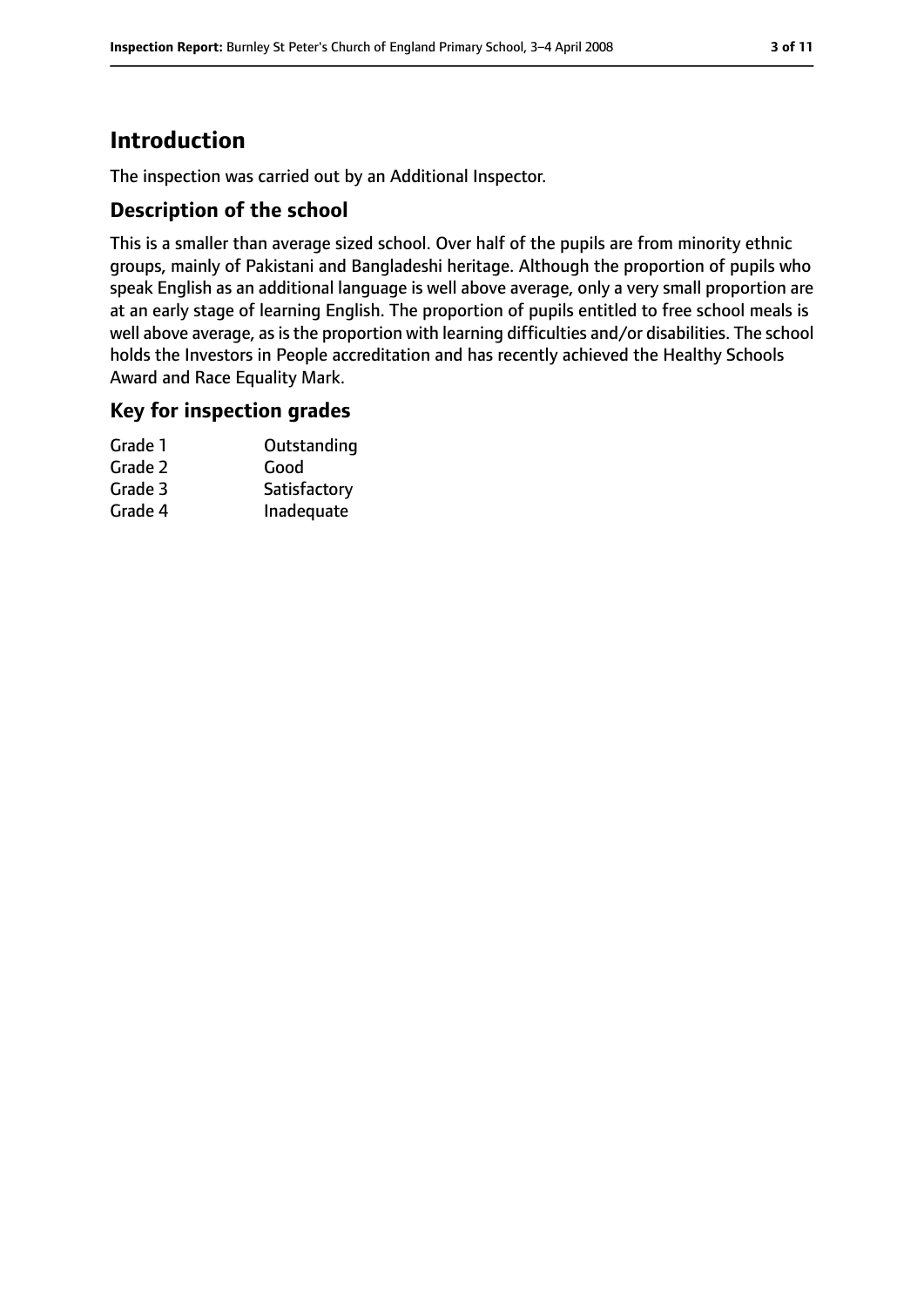# **Overall effectiveness of the school**

#### **Grade: 3**

In accordance with section 13 (5) of the Education Act 2005, HMCI is of the opinion that this school no longer requires significant improvement. This satisfactory school has an accurate view of its overall effectiveness and provides satisfactory value for money. It is a rapidly improving school. There are many more good features than reported at the previous inspection, and the weaknesses identified are being tackled with rigour and determination.

Achievement is satisfactory and standards are below average. In 2007, the results reported by the end of Years 2 and 6, although well below average, were the highest for many years. The rate of pupils' progress, including pupils who have English as an additional language, is also speeding up. School data and inspection evidence shows that standards in 2008 are on track to rise still further for all groups of pupils. This improving picture is a result of the school setting more challenging learning targets and keeping a close eye on pupils' progress towards them. Standards in writing are improving at a rapid pace. This reflects the very high priority, rigour and determination that the school places upon raising standards. Standards in mathematics and reading are also improving, though at a slower pace. The school is well aware that pupils are still overcoming previous weaknesses in their learning, and that achievement, which is satisfactory overall, is sometimes held back by lack of opportunities for them to practise basic skills, especially reading and numeracy, across the curriculum.

The quality of teaching and learning is satisfactory. It is improving and there are examples of good lessons. Staff seize opportunities for training to enhance their teaching skills. More active approaches to learning and the use of computerised teaching boards are having a positive impact in most lessons. However, staff turnover and the rapid pace of change have slowed the consistent application of good strategies. There is not yet a consistent approach to putting these good practices into action. Because of these inconsistencies, learning moves forward at satisfactory rate, rather than the good rate for which the school now aims.

Pupils' personal development and well-being are now good. Recent curriculum developments to promote enjoyment of learning and to increase pupils' understanding of how to keep themselves healthy and safe are contributing to an improving picture. Pupils share the vision for a better school and enjoy contributing to improvements. Pupils' behaviour is now good. Both pupils and their parents now say that this is a very caring, friendly, warm and welcoming place to learn. Care, guidance and support for pupils are good. Furthermore, since the previous inspection, attendance has improved dramatically, moving from well below average and inadequate to above average. The school owes this success to a steely determination to improve attendance and to the good use of attendance management systems.

Staff, pupils, governors and parents agree that the leadership of the headteacher is 'inspirational'. She has put the school on a clear pathway of improvement. The senior leadership team and governors relish the many opportunities they have for training. They apply their newly found skills with growing confidence. This, along with the hard work and commitment of other staff, is helping to turn this school around and efforts are paying significant dividends. The school's tight focus on continuing this improving trend demonstrates good capacity for further improvement.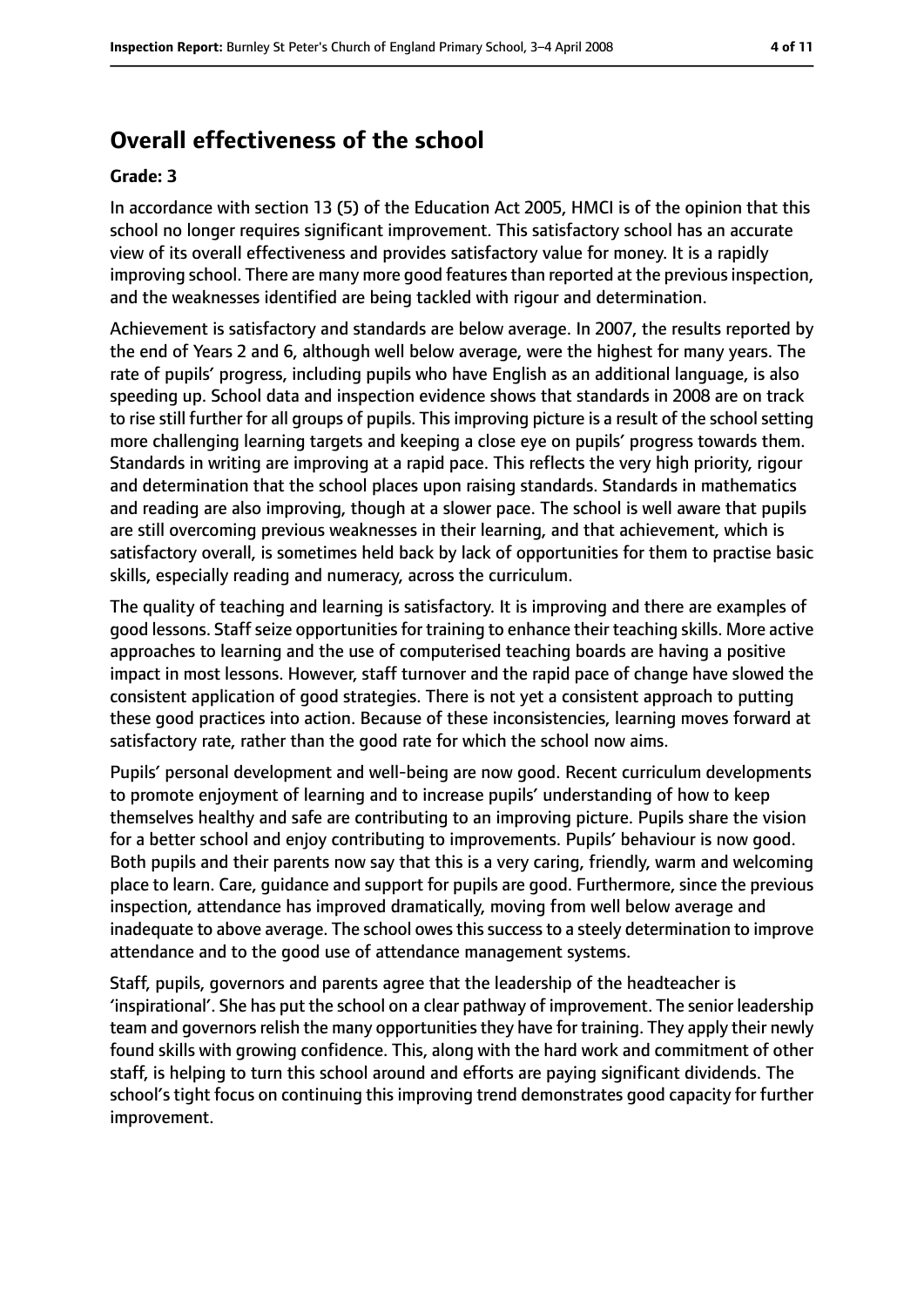### **Effectiveness of the Foundation Stage**

#### **Grade: 2**

When children start in the Foundation Stage, their skills are well below those typical for their age. Their communication, language and literacy and their personal, social and emotional skills are particularly weak. Staff place high priority on improving children's skills in these areas. Adults seek out every opportunity to help children to learn to get along well together, talk about their learning, behave well and develop independence. This, along with a wide range of lively activities and good teaching and learning, ensures that children settle quickly into school routines and discover that learning is great fun. Recent changes are helping to speed up children's progress. Staff now keep a more watchful eye on how well individual children are doing, so that daily activities take account of their varying needs. Staff quickly pinpoint the additional needs of children who are at an early stage of learning to speak English. They provide the extra support necessary to help them to achieve well. Consequently, when children transfer to Year 1, their skills have improved, though many have not reached the goals set for their learning. There are good plans to continue to improve provision. Staff know, for example, that their next step forward is to develop and make greater use of opportunities for learning outdoors.

### **What the school should do to improve further**

- Raise standards in reading and mathematics.
- Ensure consistently good practice in teaching and learning across all classes.
- Increase the opportunities for pupils to practise basic skills, especially reading and numeracy, across the subjects of the curriculum.

A small proportion of the schools whose overall effectiveness is judged as satisfactory but which have areas of underperformance will receive a monitoring visit by an Ofsted inspector before their next section 5 inspection.

# **Achievement and standards**

#### **Grade: 3**

Achievement is satisfactory and standards are below average. In 2007, pupils' performance in national tests and assessments in Years 2 and 6, although well below average, was the highest for several years. Raising standards and accelerating progress is a key school priority and, in the last two years, there has been rapid improvement. Staff now set more challenging learning targets and keep a closer eye on how quickly pupils are learning. These efforts are already paying dividends and the school remains tightly focused on securing much more improvement. School data and inspection evidence shows that the trend of improvement is set to continue in 2008. Significantly more pupils, including those who speak English as an additional language, are on track to make or exceed the expected rate of progress than in previous years and to reach the challenging targets set for their learning. In writing, progress has accelerated at a particularly rapid pace, so much so that current standards in Year 2 are broadly average. This reflects the rigour with which initiatives to tackle weaknesses have been introduced. Standards in reading and mathematics are also improving; though at a steadier rate. Pupils with learning difficulties and/or disabilities and those who speak English as an additional language often receive additional support. This enables them to make satisfactory progress.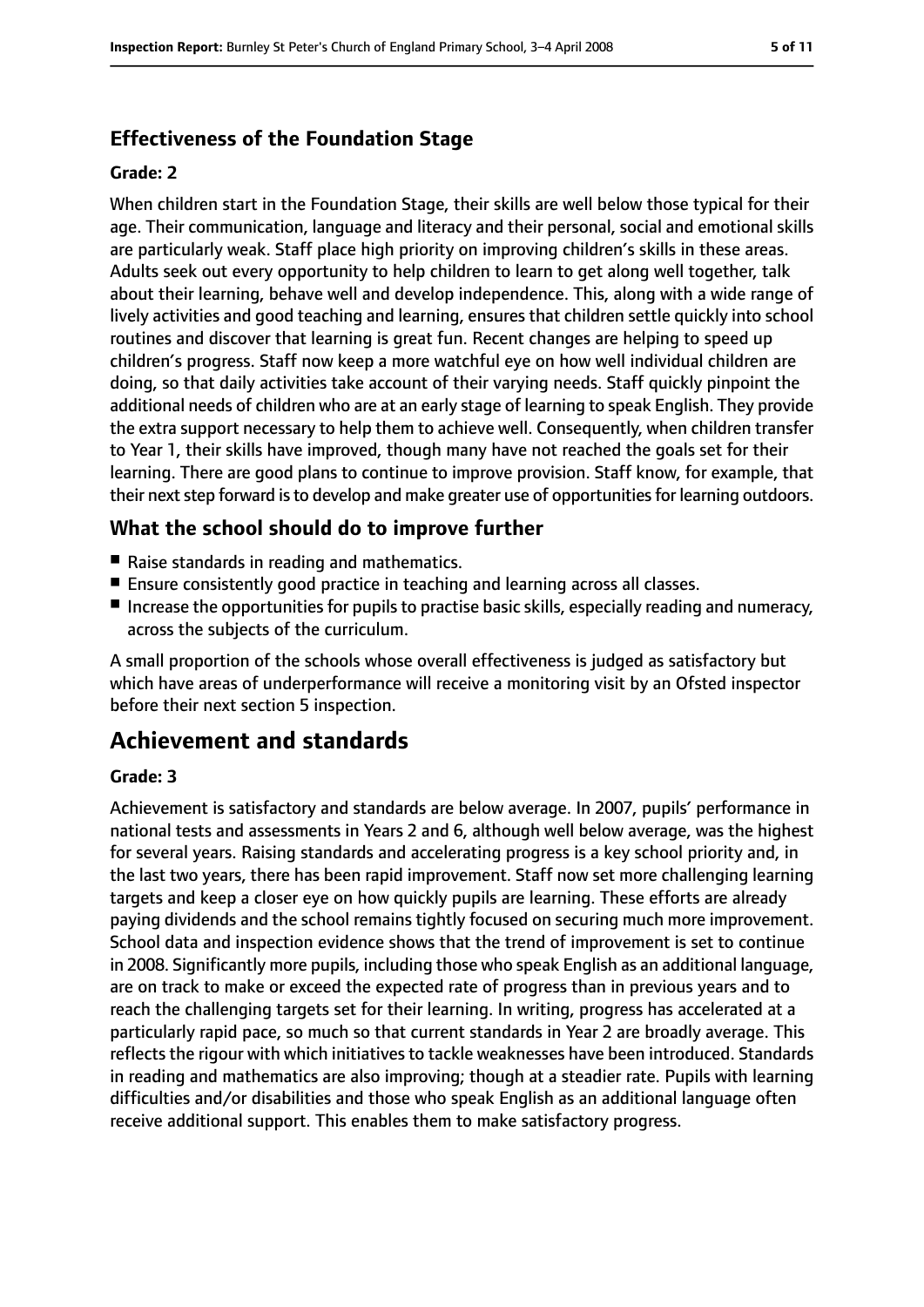# **Personal development and well-being**

#### **Grade: 2**

Pupils' personal development and well-being, including their spiritual, moral, social and cultural development, are good. Pupils feel happy, safe and secure. They behave well, are clear about school rules and understand the consequences of their actions. Pupils' achievement isimproving because they now attend school more regularly. They are keenly aware of the importance of regular attendance and show their delight when rewarded for their efforts. Pupils enjoy making a positive contribution to making their school a happier, healthier and safer place. They take on responsibilities, such as being 'buddies' and school councillors with great enthusiasm. Pupils are very aware of how their actions impact on their environment. They talk knowledgably, responsibly and maturely about the how they can help to protect it and how to keep themselves healthy and stay safe. This is helping them to become responsible young adults of tomorrow. Pupils' growing personal and social skills, along with satisfactory progress in literacy and numeracy, provide a sound platform to support their future economic well-being.

# **Quality of provision**

### **Teaching and learning**

#### **Grade: 3**

Pupils make satisfactory progress as a result of satisfactory teaching and learning. Purposeful activities, good organisation, positive relationships and the encouraging support from the high numbers of adults in classes are strong features of most lessons. Consequently, pupils are attentive and behave well. Hard working and committed teachers are responding with enthusiasm to many changes to practice. They are becoming increasingly adept at using computerised teaching boards, so that pupils have a greater enjoyment of lessons. Teachers regularly assess pupils in order to find out what they can already do. They use this assessment information increasingly well, especially in English and mathematics, to plan work that matches pupils' different needs. Good lessons occur when teachers have high expectations, share lesson objectives and targets with pupils and provide ample opportunities for pupils to engage actively, work independently and feel continually challenged. These good practices are not yet seen consistently in all classes, however. This means that learning moves forward at a satisfactory, rather than a good, rate.

#### **Curriculum and other activities**

#### **Grade: 3**

The curriculum enables pupils to make satisfactory progress. It also has some good features. The strong emphasis on supporting pupils' personal development and well-being ensures that pupils are able to get the most from their academic education. A good range of extra-curricular activities and theme-based events, such as an 'Environment Day', help pupils to make meaningful links between subjects and increase their enjoyment of school. Planning for literacy and numeracy is increasing pupils' progress. For example, in writing, learning is accelerating because pupils have more opportunities to practise vital speaking and listening skills from an earlier age. This is especially advantageous for pupils who speak English as an additional language. There are also now more opportunities for pupils to write creatively and at length. There are not yet enough opportunities, however, for pupils to practise their basic skills, particularly their reading and numeracy skills in other subjects. A suitable range of support programmes boost the progress of pupils working at a level lower than expected for their age. Although provision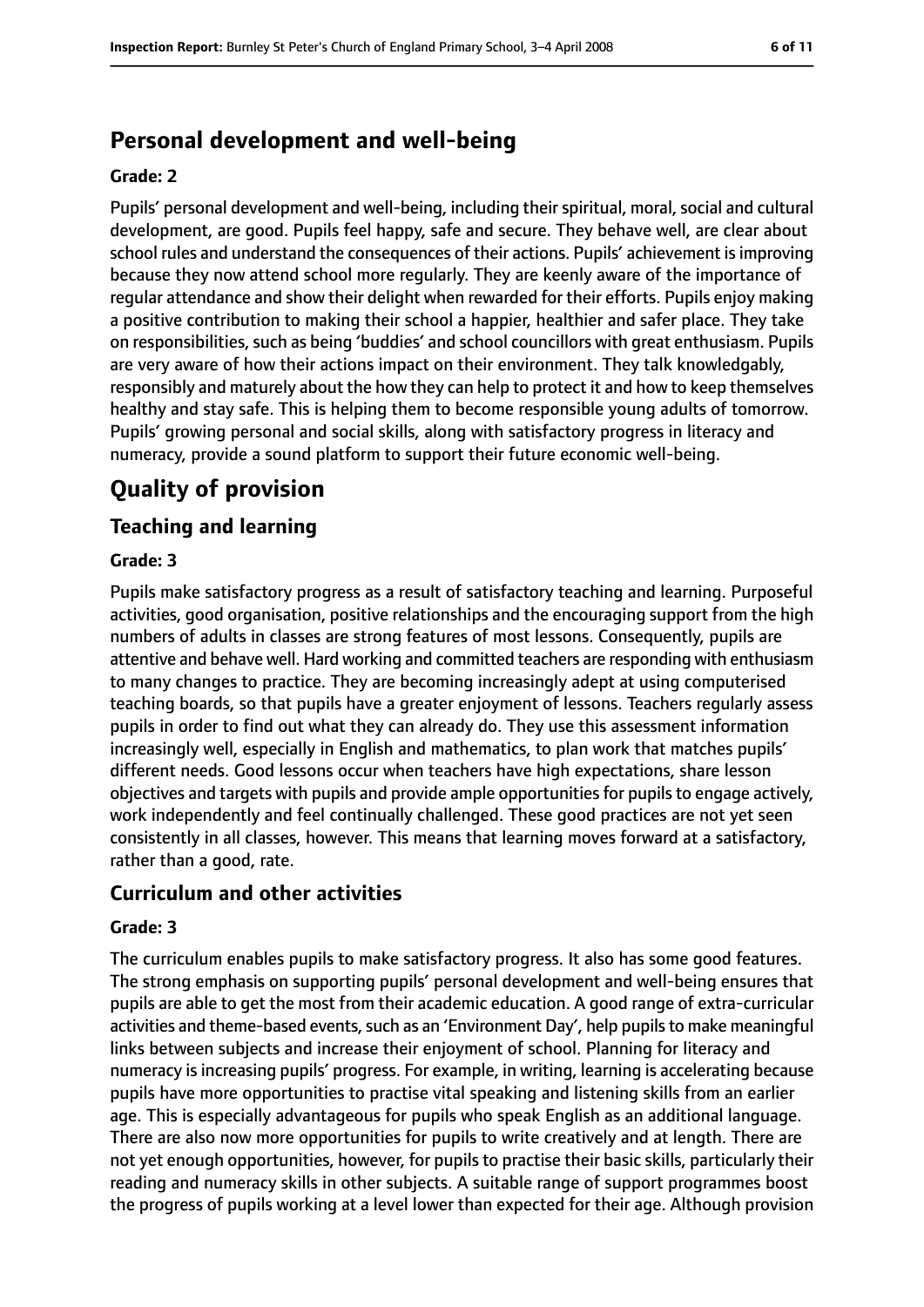for challenging the more able pupils has developed well in literacy and numeracy, it remains restricted in other subjects and in activities other than lessons.

#### **Care, guidance and support**

#### **Grade: 2**

Care, guidance and support are good. Staff know pupils and their families very well. This helps them to offer the right kind of care and support at the right time. Consequently, pupils are confident that someone will always help them to overcome difficulties and make them feel safe. Appropriate procedures for safeguarding pupils are in place. Strong commitment to supporting pupils with social and emotional needs, including poor attenders, is seen in effective partnerships with parents and carers, nearby schools and external organisations. Academic guidance has improved significantly since the previous inspection. Keeping a closer eye on pupils' progress is helping to ensure that any underachievement is spotted quickly. Increasing pupils' understanding of how to improve, also contributesto raising standards. These approaches, however, are not yet applied equally rigorously across all classes.

## **Leadership and management**

#### **Grade: 2**

Leadership, management and governance are good. Much has been achieved in the short time since the previous inspection. Not only are standards rising but pupils' personal development has also been strengthened. Attendance has been transformed from inadequate to good. At the heart of this change is the very strong leadership of the headteacher. She has provided the clear direction needed and created a renewed energy that is transforming the school. The school knows itself well and self-evaluation is accurate. Priorities for improvement are well chosen and actions are planned carefully and meticulously. Pupils' progress towards targets is also tracked rigorously.

Everyone is working together effectively in order to maintain the momentum of change. Senior leaders, key subject coordinators and governors are now rightly confident in their ability to apply their skills to reviewing performance and in influencing the way forward. They know that their next steps are to ensure that initiatives aimed at improving teaching and the curriculum are applied consistently well across all classes.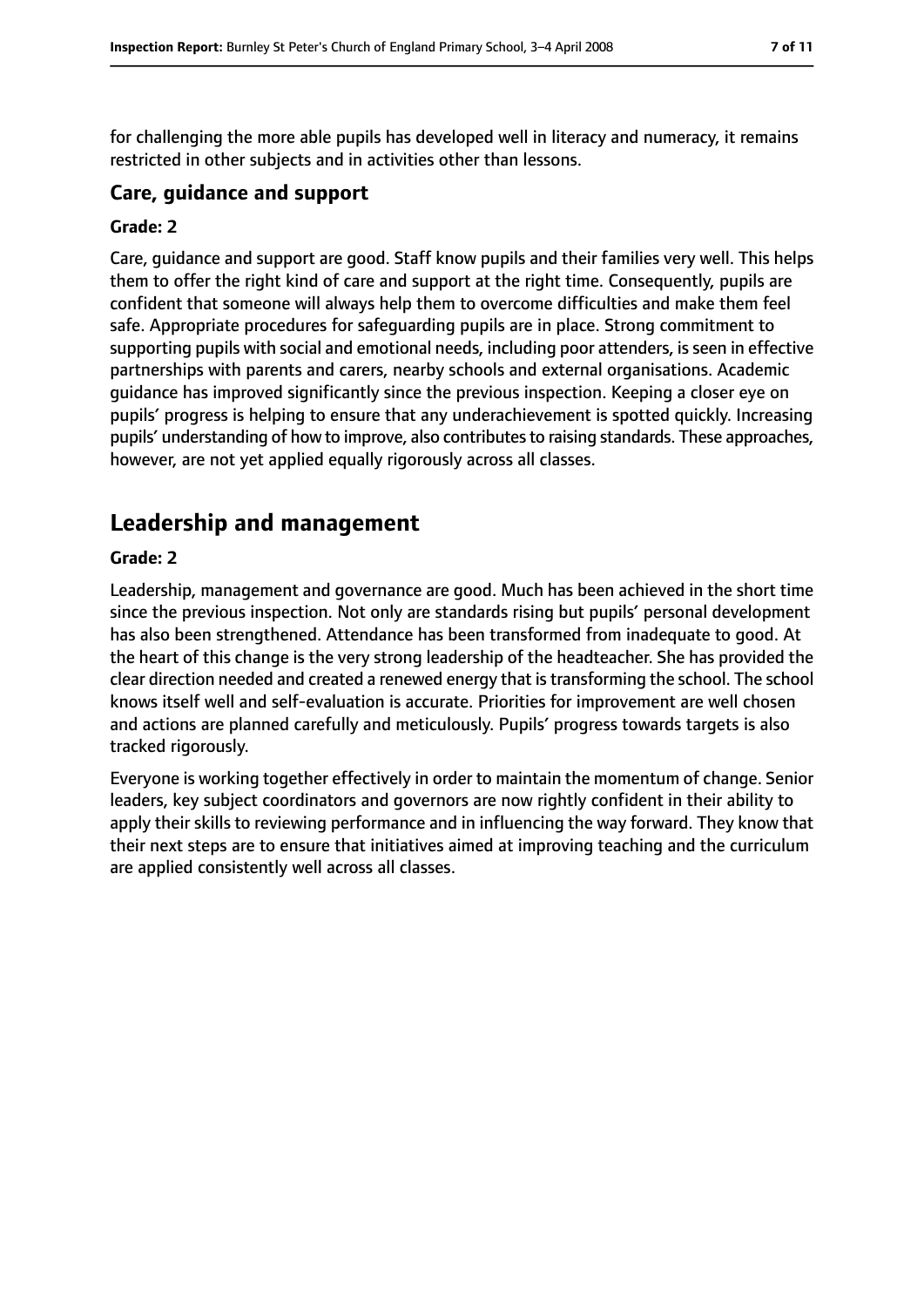**Any complaints about the inspection or the report should be made following the procedures set out in the guidance 'Complaints about school inspection', which is available from Ofsted's website: www.ofsted.gov.uk.**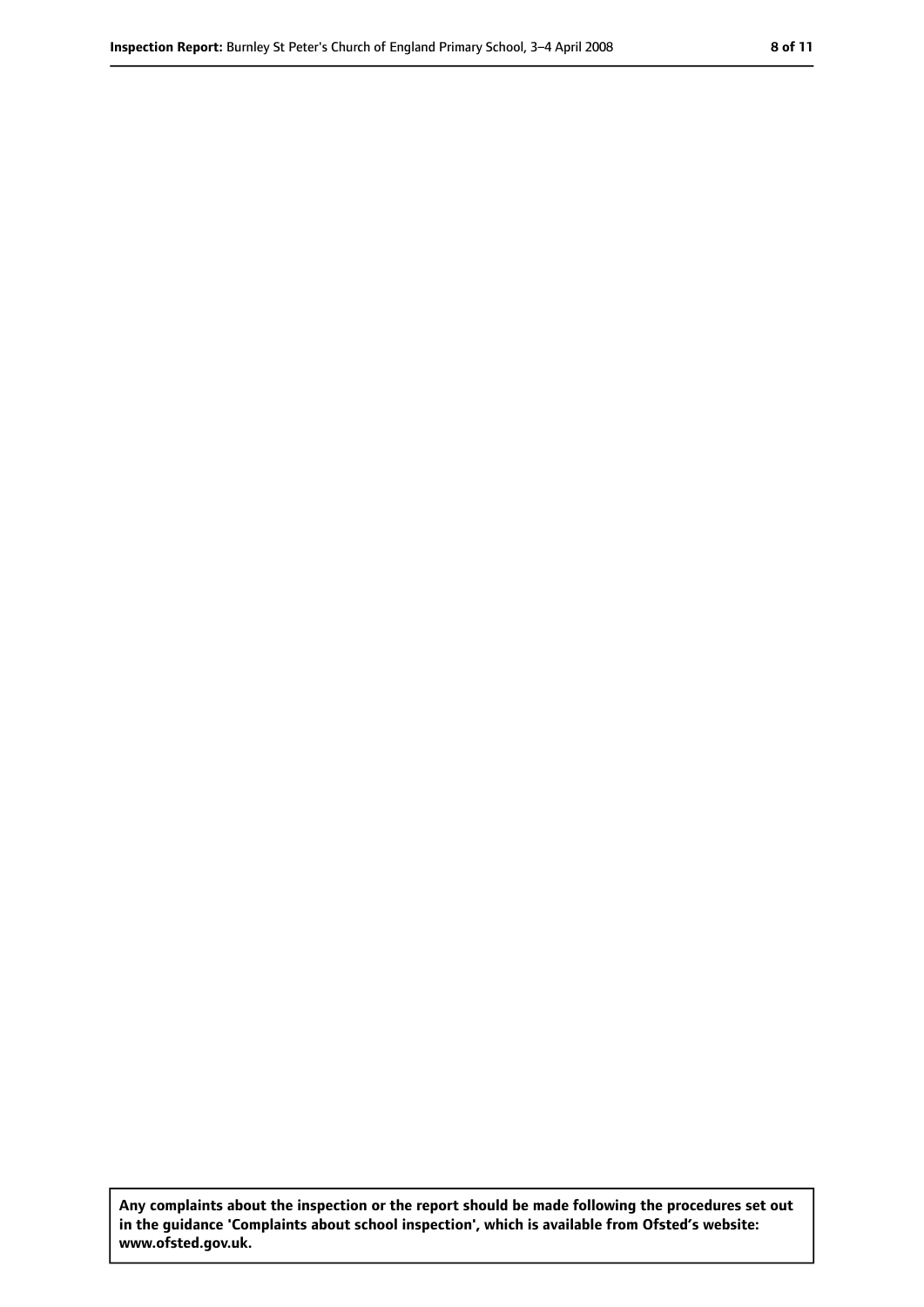# **Inspection judgements**

| $^{\backprime}$ Key to judgements: grade 1 is outstanding, grade 2 good, grade 3 satisfactory, and | <b>School</b>  |
|----------------------------------------------------------------------------------------------------|----------------|
| arade 4 inadequate                                                                                 | <b>Overall</b> |

### **Overall effectiveness**

| How effective, efficient and inclusive is the provision of education, integrated<br>care and any extended services in meeting the needs of learners? |     |
|------------------------------------------------------------------------------------------------------------------------------------------------------|-----|
| Effective steps have been taken to promote improvement since the last<br>inspection                                                                  | Yes |
| How well does the school work in partnership with others to promote learners'<br>well-being?                                                         |     |
| The effectiveness of the Foundation Stage                                                                                                            |     |
| The capacity to make any necessary improvements                                                                                                      |     |

#### **Achievement and standards**

| How well do learners achieve?                                                                               |  |
|-------------------------------------------------------------------------------------------------------------|--|
| The standards <sup>1</sup> reached by learners                                                              |  |
| How well learners make progress, taking account of any significant variations between<br>groups of learners |  |
| How well learners with learning difficulties and disabilities make progress                                 |  |

### **Personal development and well-being**

| How good is the overall personal development and well-being of the<br>learners?                                  |  |
|------------------------------------------------------------------------------------------------------------------|--|
| The extent of learners' spiritual, moral, social and cultural development                                        |  |
| The extent to which learners adopt healthy lifestyles                                                            |  |
| The extent to which learners adopt safe practices                                                                |  |
| How well learners enjoy their education                                                                          |  |
| The attendance of learners                                                                                       |  |
| The behaviour of learners                                                                                        |  |
| The extent to which learners make a positive contribution to the community                                       |  |
| How well learners develop workplace and other skills that will contribute to<br>their future economic well-being |  |

### **The quality of provision**

| How effective are teaching and learning in meeting the full range of the<br>learners' needs?          |  |
|-------------------------------------------------------------------------------------------------------|--|
| How well do the curriculum and other activities meet the range of needs<br>and interests of learners? |  |
| How well are learners cared for, guided and supported?                                                |  |

#### **Annex A**

 $^1$  Grade 1 - Exceptionally and consistently high; Grade 2 - Generally above average with none significantly below average; Grade 3 - Broadly average to below average; Grade 4 - Exceptionally low.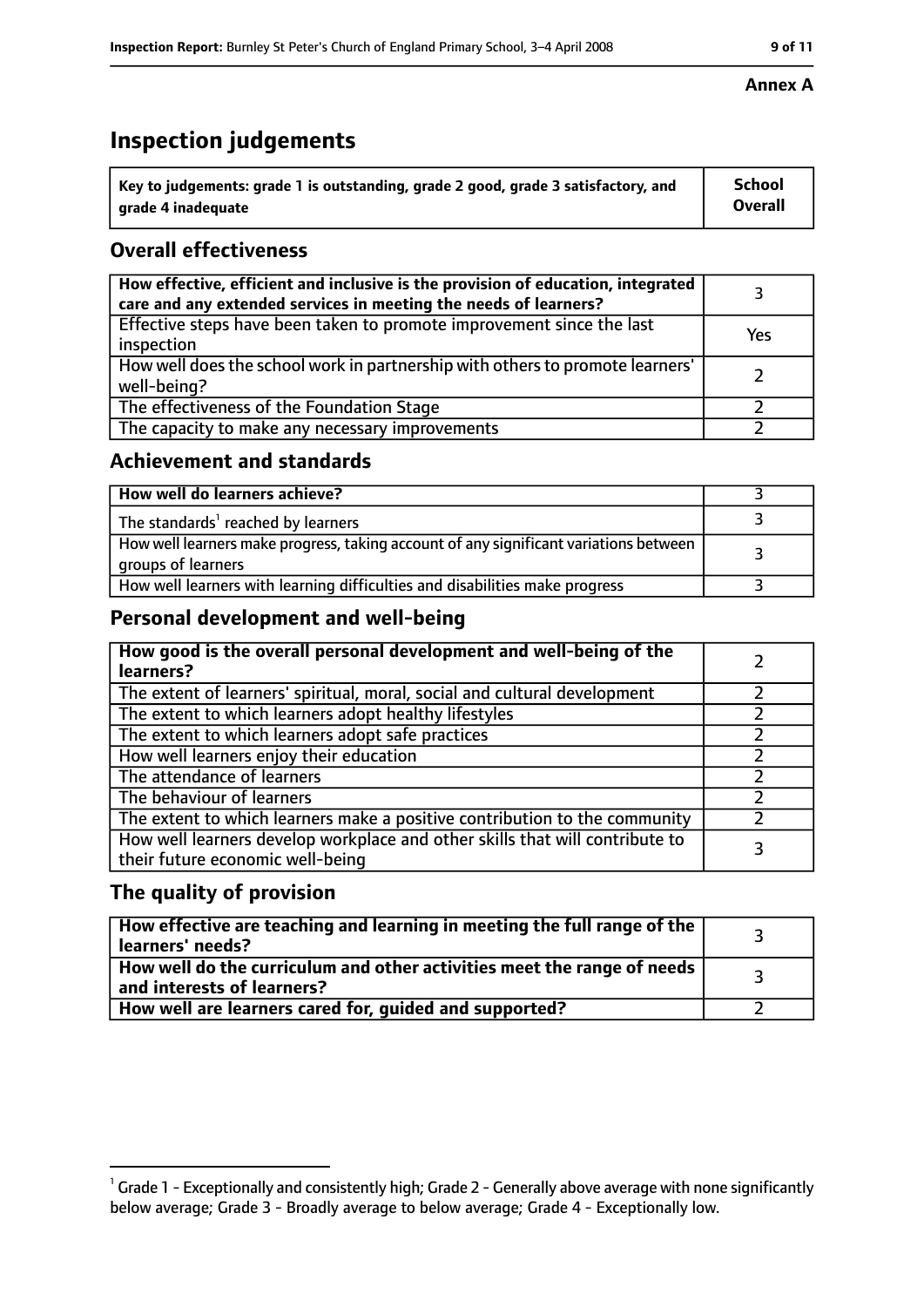#### **Annex A**

# **Leadership and management**

| How effective are leadership and management in raising achievement<br>and supporting all learners?                                              |     |
|-------------------------------------------------------------------------------------------------------------------------------------------------|-----|
| How effectively leaders and managers at all levels set clear direction leading<br>to improvement and promote high quality of care and education |     |
| How effectively leaders and managers use challenging targets to raise standards                                                                 |     |
| The effectiveness of the school's self-evaluation                                                                                               |     |
| How well equality of opportunity is promoted and discrimination tackled so<br>that all learners achieve as well as they can                     | 3   |
| How effectively and efficiently resources, including staff, are deployed to<br>achieve value for money                                          | 3   |
| The extent to which governors and other supervisory boards discharge their<br>responsibilities                                                  |     |
| Do procedures for safequarding learners meet current government<br>requirements?                                                                | Yes |
| Does this school require special measures?                                                                                                      | No  |
| Does this school require a notice to improve?                                                                                                   | No  |